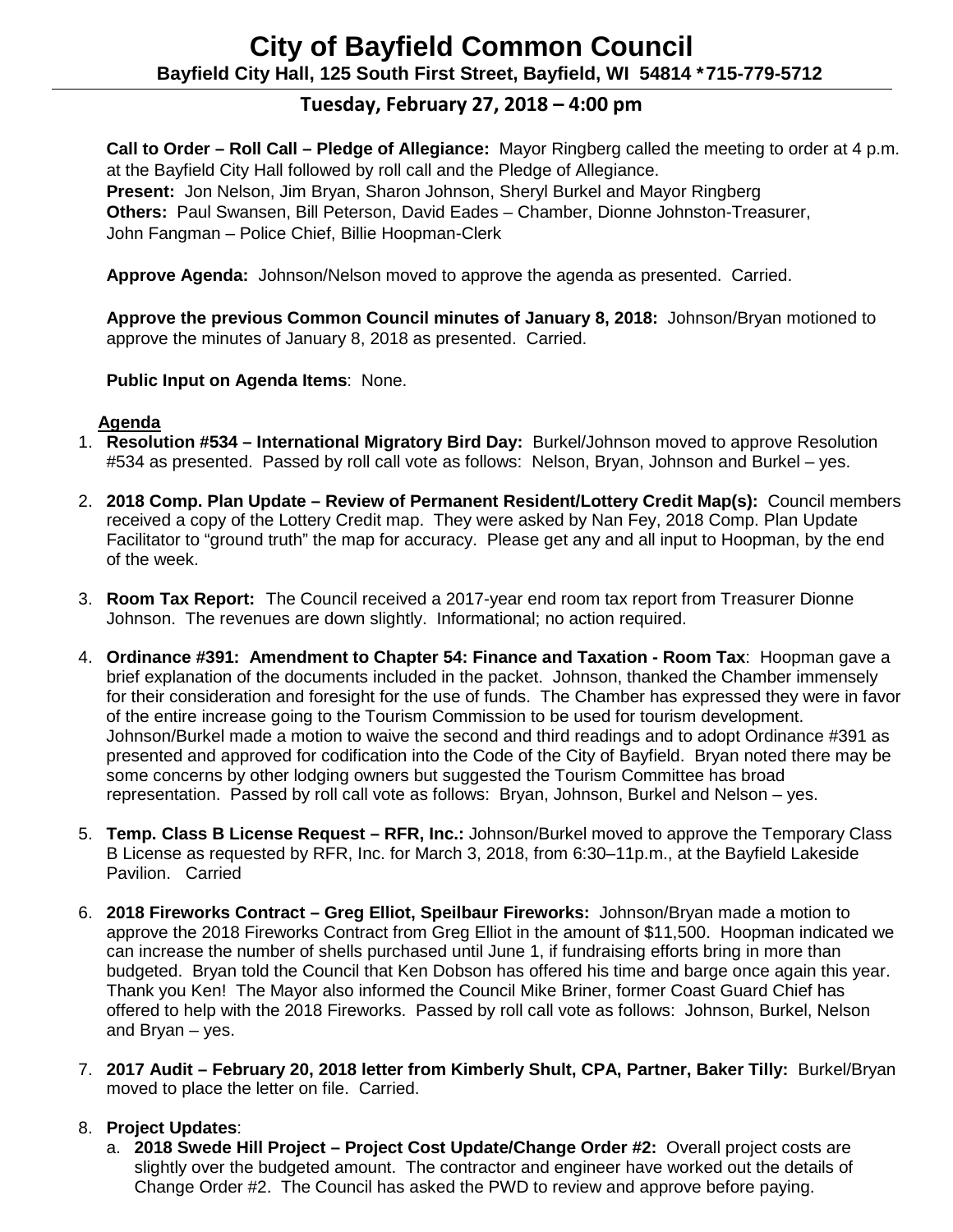- **b. 2019 Proposed Watermain Improvements and SDWL Program Project Priority List:** The Council received a proposed project map and a copy of the SDWP rankings. Informational; no action required.
- c. **Waterfront Walk Turning Point Project - Consider Bid:** The Council received a copy of the revised project bid from Luppino, Inc. in the amount of \$523,016.20, a quote in the amount of \$39,252 from the Fountain People, an updated project budget and a recommendation from the Waterfront Committee to award the revised bid. Bryan discussed the project funding increases. The Council was informed about the potential risk due to the bidding issues. No action is being taken on the alternates. The Harbor Commission will be asked if they want to move forward with Alternate #1: Sanitary Sewer Lateral Toward Boat Lift Area and the lights could be covered by donors.

Bryan/Burkel made a motion to accept the modified Luppino Bid in the amount of \$523,016.20 and to approve the Mayor's signature on the quotation for the pump in the amount of \$39,252. Passed by roll call vote as follows: Burkel, Nelson, Bryan and Johnson – yes.

- d. **Old Jail – Partnership between the City and BHA:** The project details were shared with the ARB and they noted some concerns. We should use a lead certified painter and check for water/mold issues for safety purposes. It was noted the latest BHA newsletter includes information about them fundraising for this project.
- e. **2018 Comprehensive Plan Update**: Work continues.
- f. **Clean Water Energy Utility Challenge:** This effort continues to net good results. See article below. The Mayor said NPR is looking to do a story and was told to contact Josh Pearson.
- g. **Solar Project(s): CheqBay Renewables – Solar PV Group Buy & Xcel Energy – Solar Connect Community:** The Council learned about some recent solar initiatives. The City is now having our public facilities evaluated by CheqBay for solar, and Xcel Energy is building a new solar garden and is looking for entities to buy in. We have asked them to provide information on what it would cost for us to be 50% renewable.
- h. **Green Tier - Legacy Community Alliance for Health Project:** Nothing new to report at this time.

#### 9. **Mayor's Report(s)**

- Northern Bayfield County LTE Wireless Broadband at Superior days last week; representation is important. Informational. Many folks are working hard to bring broadband and WIFI to the North.
- Marsy's Law for Wisconsin: The Council received information from Mr. Mathew Johnson who is advocating for this bill in Wisconsin. Chief Fangman noted he is supportive of this law and the Police Chief's Association is endorsing Marsy's Law. He explained how the system works. Burkel/Johnson made a motion to approve the Mayor's signature on the Marsy's Law for WI Endorsement Form. Carried.
- Bayfield County LEPC and Mitigation Plan: Information, no action required.

# **Reports from Committees, Commission & Boards:**

**Ambulance**: Minutes of January 18, 2018 **Architectural Review Board:** Minutes of January 22, 2018 **Finance:** Minutes of January 8, 2018 **Fire Department:** Minutes of January 8 and February 5, 2018 **GBWWTPC:** Minutes of January 11, 2018 **Harbor:** Minutes of January 4 and February 13, 2018 **Housing:** Minutes of February 22, 2018 **Library**: Minutes of January 17, 2018 **Parks and Rec**.: Minutes of February 6, 2018 **Pavilion:** Minutes of January 15, 2018